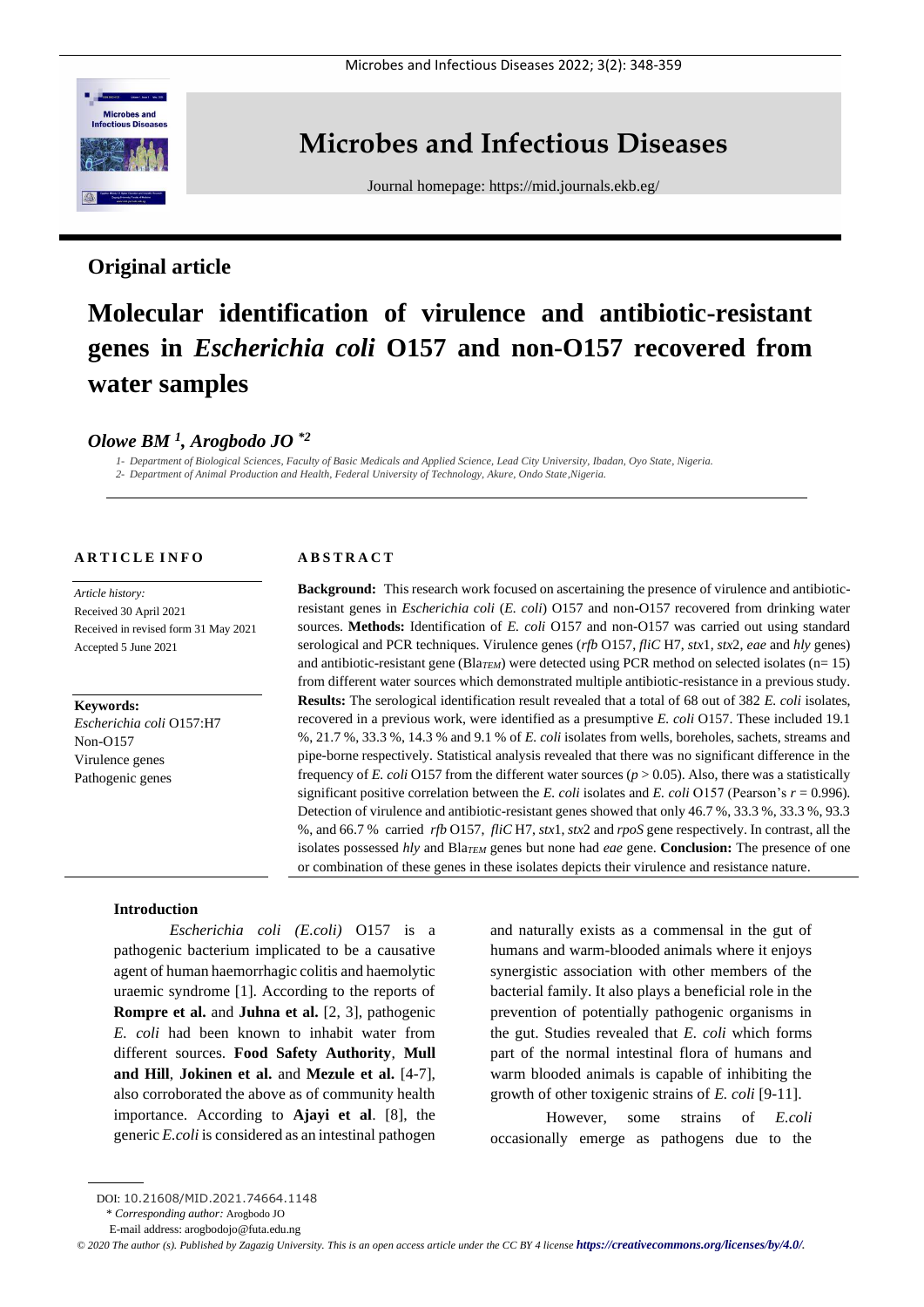presence of certain pathogenic features and virulence genes which are located on transmissible genetic elements and this distinguishes them from ordinary commensal strains as reported by **Ronsengren et al.** [12].

*Escherichia coli* strains causing enteric infections have been classified into various pathotypes which include enterotoxigenic (ETEC), enteropathogenic (EPEC), enteroinvasive (EIEC), enterohemorrhagic (EHEC), enteroaggregative (EAEC) and diffusely adherent *E. coli* (DAEC). This classification is based on the presence of different combinations of virulence factors such as production of haemolysins, colicins, haemagglutinins, enterotoxins, proteases, colonization factors and cell surface hydrophobicity [13,14]. Among these pathotypes, Shiga toxinproducing *E. coli* (STEC) is a group of enterohemorrhagic *E. coli* (EHEC) which produces Shiga toxins [15-18].

*Escherichia coli* O157 strains have been reportedly found in animals like cattle, horses, dogs and flies [19]. Human infection as well as water contamination can ensue, following defaecation by infected animals [20]. Contamination of drinking water sources with pathogenic *E. coli* can result to waterborne diseases such as dysentery with fever, urinary tract infection, severe bloody and watery diarrhoea, abdominal cramps, nausea, vomiting and possibly haemolytic uraemic syndrome (HUS) that may lead to kidney failure and eventual death [21,22]. Contamination of water sources with *E. coli*  has long been a water quality issue due to the potential for disease transmission and antibiotic resistance. Investigations have identified antibiotics themselves in water sources [23-27]. The increasing rate and heavy use of antibiotics in health care, agriculture and animal husbandry contributes to the emergence of antibiotics in the environment and in turn contributes to the growing problem of antibiotic-resistant bacteria [28]. Furthermore, the spread of antimicrobial resistance between different bacterial strains and or species in different habitats has been reported [29-36]. The presence of virulence genes and increase in the number of resistant strains of *E. coli* is a major concern of health officials. The study site, Ado-Ekiti, is well known with cattle rearing and siting of abattoir near streams and river. These activities contribute to health risk of water sources available for the residents. And among the feacal contaminants, *Escherichia coli* O157 and non-O157 are highly pathogenic in human even at

low infectious dose of  $10<sup>1</sup>$ -  $10<sup>2</sup>$  cfu/ml. Therefore, this study aimed to detect virulence and antibiotic resistance gene in *E.coli* O157 and non-O157 recovered from drinking water sources in Ado-Ekiti, Ekiti State, Nigeria

#### **Materials and Methods**

#### **Bacterial isolates**

A total of 382 identified *E. coli*, from different drinking water sources from a previous published work were used in this study. They included 267 (69.89%) from well water samples, 33 (8.64%) from pipe borne water samples, 23 (6.02%) from borehole water samples, 56 (14.66%) from stream water samples and 3 (0.79%) from sachet (packaged) water.

#### **Serological identification of** *E. coli* **O157**

Detection and serotyping of toxigenic *E. coli* among the *E. coli* isolates were carried out using the standard method described by **Khudor et al.** [37]. Latex agglutination kit (DR0620M, Oxoid, UK) was used for conformity identification of *E. coli* O157 to detect the somatic antigen O157. The latex reagent (DR0620M, Oxoid, UK) was brought to room temperature. A drop of the test latex was dispensed onto the edge of a circle on the reaction card. Some loop-full drop of normal saline was added to the circle and it was ensured that the latex and saline did not mix at this stage. A portion of the test *E. coli* isolate was carefully emulsified in the saline drop giving a smooth suspension. Then the test latex and suspension was mixed and spread to cover the reaction area. The reaction card was rocked in a circular motion for exactly one minute and observed for agglutination reaction. *Escherichia coli* isolates positive at this stage was further confirmed by testing with the positive control latex reagent to ensure that the isolate is not auto-agglutinating. Identified *E. coli* which were positive for O157 latex agglutination were considered presumptive *E. coli*  O157 based on latex agglutination.

#### **Detection of virulence and antibiotic resistance genes**

From among the serologically identified *E*. *coli, E. coli* O157 (n= 8) and *E. coli* non-O157 (n= 7) from different water sources were randomly selected for this study due to financial implication. These isolates were then tested for the presence of these genes: Virulence genes (*rfb* O157, *fliC* H7, *stx*1, *stx*2, *eae* and *hly* genes) and antibiotic-resistant gene (Bla*TEM*) using PCR technique described below.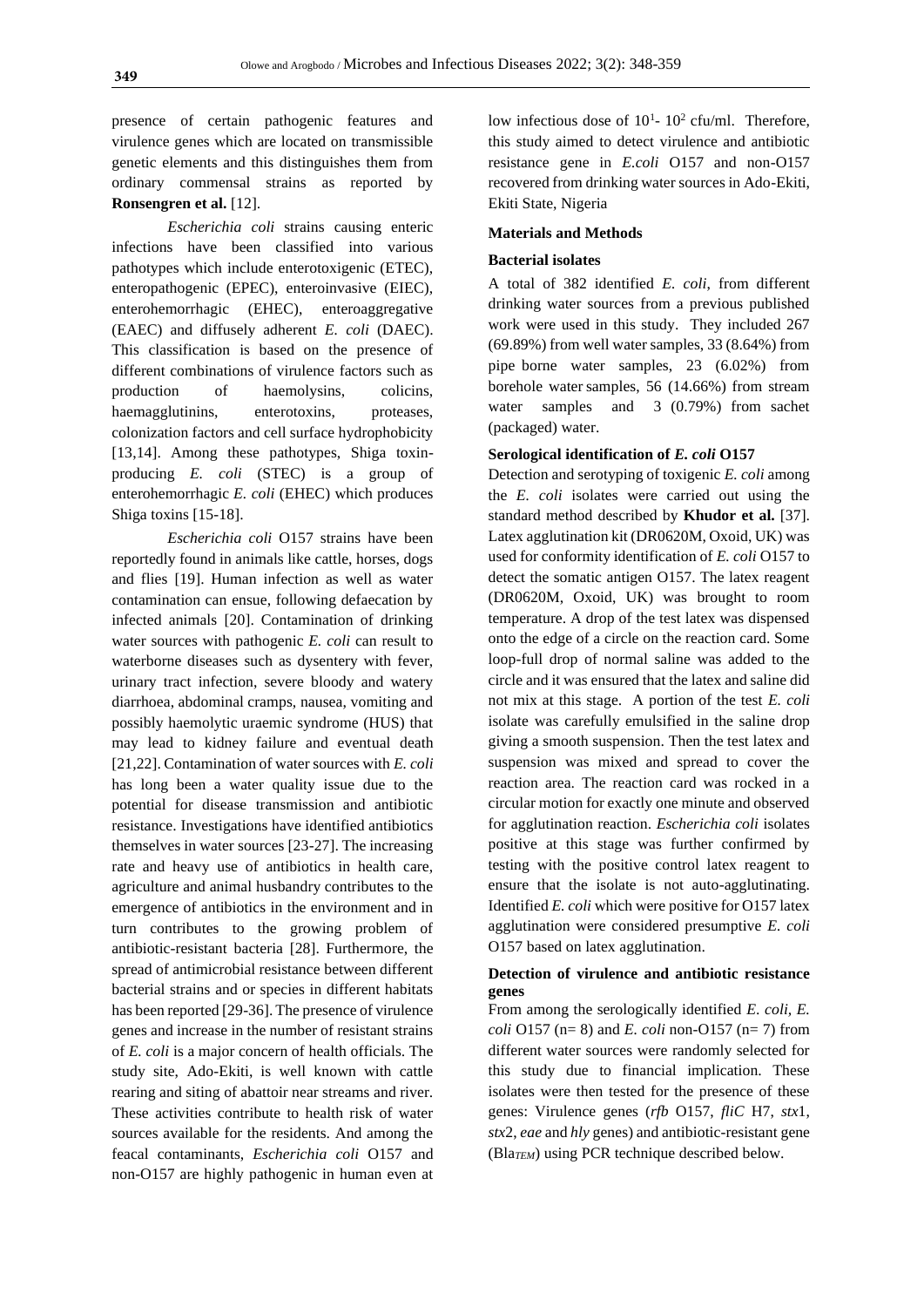#### **Bacterial genomic DNA extraction and purification**

*Escherichia coli* O157 (n= 8) and *E. coli* non-O157 (n= 7) from different water sources were selected and grown overnight at  $37^{\circ}$ C. The bacterial cultures were transferred to eppendorf tubes and spun down at 14,000 rpm for 2 mins. The supernatant of each sample was discarded and 600 µL of 2X CTAB buffer was added to the pellet and it was incubated at 65°C for 20 mins. Then, it was allowed to cool to room temperature before the addition of chloroform. The resulting solution was mixed by gently inversion of the tube several times. Thereafter, it was spun at 14,000 rpm for 15 mins and the supernatant was transferred into a new eppendorf tube and equal volume of cold Isopropanol was added to precipitate the DNA.Then, it was incubated at -20<sup>o</sup>C in the freezer for 1hr and later spun at 14,000 rpm for 10 mins and the supernatant was discarded and the pellet was washed with 70 % ethanol. Thereafter, it was air dried for 30 mins on the bench. The pellet was re-suspended in 100 uL of sterile distilled water as described by **Akinyemi and Oyelakin** [38]. The DNA concentration of each of the samples was measured on spectrophotometer at 260 nm and 280 nm and their genomic purity were determined.

#### **DNA electrophoresis**

Agarose gel electrophoresis was used to determine the quality and integrity of the DNA by size fractionation on 1.0 % agarose gels. Agarose gels were prepared by dissolving and boiling 1.0 g agarose in 100 mL 0.5X TBE buffer solution. The gels were allowed to cool down to about 45<sup>o</sup>C and 10µL of 5 mg/mL ethidium bromide was added, mixed together before pouring it into an electrophoresis chamber set with the combs inserted. After the gel has solidified, 3 µL of the DNA with  $5\mu$ L sterile distilled water and  $2\mu$ L of  $6X$ loading dye was mixed together and loaded in the well created. Electrophoresis was done at 80 V for 2 hours. The integrity of the DNA was visualized and photographed on UV light source.

#### **Polymerase chain reaction analysis using SSR primers**

Polymerase chain reaction analysis was run with the specific primers (purchased from Integrated DNA Technologies, Inc., Coralville, Iowa) **(Table 1)** by a GeneAmp PCR thermocycler (Model 2400, Perkin-Elmer, USA). The PCR mix comprises of 1µL of  $10X$  buffer, 0.4 µL of 50 mM MgCl<sub>2</sub> 0.5 µL of 2.5 mMdNTPs, 0.5µL of 5 mM forward and reverse primers, 0.05 µL of 5units/µlTaq with 2 µL of template DNA and 5.05 µL of distilled water to make-up 10  $\mu$ L reaction mix. The PCR profile used has an initial denaturation temperature of  $94^{\circ}$ C for 3 mins, followed by 30 cycles of  $94^{\circ}$ C for 30 sec, 60 $^{\circ}$ C for 40 sec,  $72^{\circ}$ C for 60 sec and the final extension temperature of  $72^{\circ}$ C for 5 mins and the 10 $^{\circ}$ C hold forever.

#### **Gel electrophoresis**

Polymerase chain reaction amplicon electrophoresis was carried out by size fractionation on 1.2 % agarose gels. Agarose gels were prepared by dissolving and boiling 2.4 g agarose in 200 mL 0.5X TBE buffer solution. The gels were allowed to cool down to about  $50^{\circ}$ C and  $10 \mu$ L of 5 mg/mL ethidium bromide was added, mixed together before pouring it into an electrophoresis chamber set with the combs inserted. After the gel has solidified, the PCR amplicon was loaded in the well created. Electrophoresis was done at 100 V for 2 hours. The DNA was visualized and photographed on UV light source.

#### **Results**

The serological identification result revealed that a total of 68 out of 382 *E. coli* isolates were identified as a presumptive *E. coli* O157. These included 19.1 %, 21.7 %, 33.3 %, 14.3 % and 9.1 % of *E. coli* isolates from wells, boreholes, sachets, streams and pipe-borne respectively. Statistical analysis revealed that no significant difference in the frequency of *E. coli* O157 from the different water sources  $(p>0.05)$ . Also, there is a statistically significant positive correlation between the *E. coli*  isolates and *E. coli* O157 (Pearson's  $r = 0.996$ ) **(Table 2)**.

The presence or absence of O157 antigen, Shiga-toxins, virulence, antibiotic-resistant and stress response genes is summarized in **table (3)**. The result in **plate (1)** confirmed the presence of O157 antigens (259 bp) in isolates in lane 10, 11, 12 and 15 which were identified as presumptive *E. coli* O157 serologically. Also isolates in lane 13 and 14 has O157 antigen of 1.3 kbp and 3 kbp respectively. However, isolate (S33 from borehole sample) in lane 9 which was serologically identified as *E. coli* O157 did not carry the gene for O157 antigens. While the presumptive *E. coli* O157 isolates in lane 1 to 8 were negative for O157 antigen except for isolates in lane 4 which was positive for O157antigens of 1.6 kbp. All the isolates in lane 1 to 8 were negative for *flic* H7 antigen while from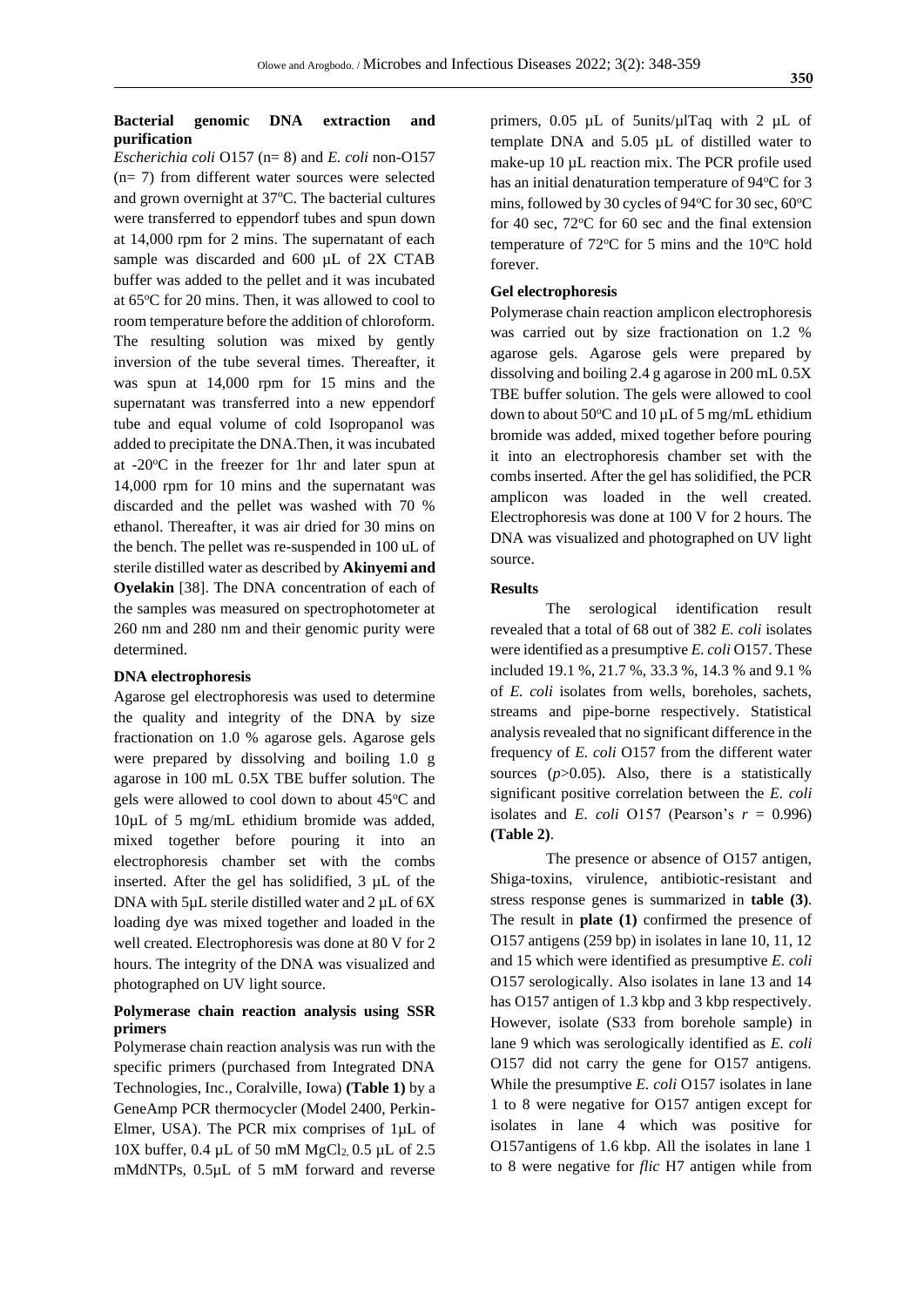among those positive for O157 antigen, only isolates in lane 10 to 14 were positive for the presence of *flic*  H7 antigen  $(> 625$  bp). This shows that isolates in lane 10 to 14 were *E. coli* O157:H7 while isolates in lane 4 and 15 were *E. coli* O157: H- **(Plate 2)**.

The results shown on **plate (3)** revealed that only isolates in lane 4, 10, 12 to 14 were positive for *stx*1 (>348 bp) while **Plate 4** showed that all the isolates except isolate in lane 15 possess *stx*2 gene (246 bp). All the 15 isolates (*E. coli* O157 and non-O157) were positive for the virulence plasmid encoding the enterohaemolysin gene, *hly* A, (165 bp) **(Plate 5)** but were negative for the intimincoding *eae* gene **(Plate 6)**. The amplification of antibiotic gene (*BlaTEM*), encoding ampicillin resistance, was used to confirm that all the isolates possessed this resistance gene (1.8 kbp) coding for *BlaTEM* **(Plate 7)**.

| <b>Primer</b> | <b>Target</b> | Sequence $(5' \rightarrow 3')$ | of PCR<br><b>Size</b> | <b>References</b>  |  |  |
|---------------|---------------|--------------------------------|-----------------------|--------------------|--|--|
| set           | Gene          |                                | Product (bp)          |                    |  |  |
| $\mathbf{A}$  | stx1          | 5'CAGTTAATGTCGTGGCGAAGG3'      | 348                   | <b>Osek</b> [39]   |  |  |
|               |               | 3'CACCAGACAATGTAACCGCTG5'      |                       |                    |  |  |
|               | stx2          | 5'AGGCCCACTCTTTAAATACATCC3'    | 246                   | Beutin et al. [40] |  |  |
|               |               | 3'CGTCATTCCTGTTAACTGTGCG5'     |                       |                    |  |  |
| <sup>B</sup>  | eaeA          | 5'GGGATCGATTACCGTCAT3'         | 837                   | <b>Osek</b> [39]   |  |  |
|               |               | 3'TTTATCAGCCTTAATCTC5'         |                       |                    |  |  |
|               | HlyA          | 5'ACGATGTGGTTTATTCTGGA3'       | 165                   | Selim et al. [18]  |  |  |
|               |               | 3'CTTCACGTGACCATACATAT5'       |                       |                    |  |  |
| $\mathbf C$   | $Rfb$ O157    | 5'CGGACATCCATGTGATATGG3'       | 259                   | Khudor et al.      |  |  |
|               |               | 3'TTGCCTATGTACAGCTAATCC5'      |                       | $[37]$             |  |  |
|               | $fliC$ H7     | 5'GCGCTGTCGAGTTCTATCGAGC3'     | 625                   | Khudor<br>et al.   |  |  |
|               |               | 3'CAACGGTGACTTTATCGCCATTCC5'   |                       | $[37]$             |  |  |
| D             | E.<br>coli    | 5'GCGTTGCTGGACCTTATC3'         | 250                   | Parry-Hanson et    |  |  |
|               | O157 RpoS     | 3'GAATAGTACGGTTTGGTTCATAAT5'   |                       | al. $[41]$         |  |  |

**Table 1.** Polymerase chain reaction (PCR) primers as used in this study.

**Table 2.** Serological identification of *E. coli* O157.

| Sources $(n)$      | <b>Serotype O157 (%)</b> | Serotype non-O157 (%) |  |  |
|--------------------|--------------------------|-----------------------|--|--|
| Wells $(267)$      | 51(19.1)                 | 216(80.9)             |  |  |
| Boreholes (23)     | 5(21.7)                  | 18 (78.3)             |  |  |
| Sachets (3)        | 1(33.3)                  | 2(66.6)               |  |  |
| Streams (56)       | 8(14.3)                  | 48 (85.7)             |  |  |
| Pipe-borne (33)    | 3(9.1)                   | 30(90.1)              |  |  |
| <b>TOTAL (382)</b> | 68 (17.8)                | 314(82.2)             |  |  |

 $n =$  the total number of *E. coli* recovered from each water source.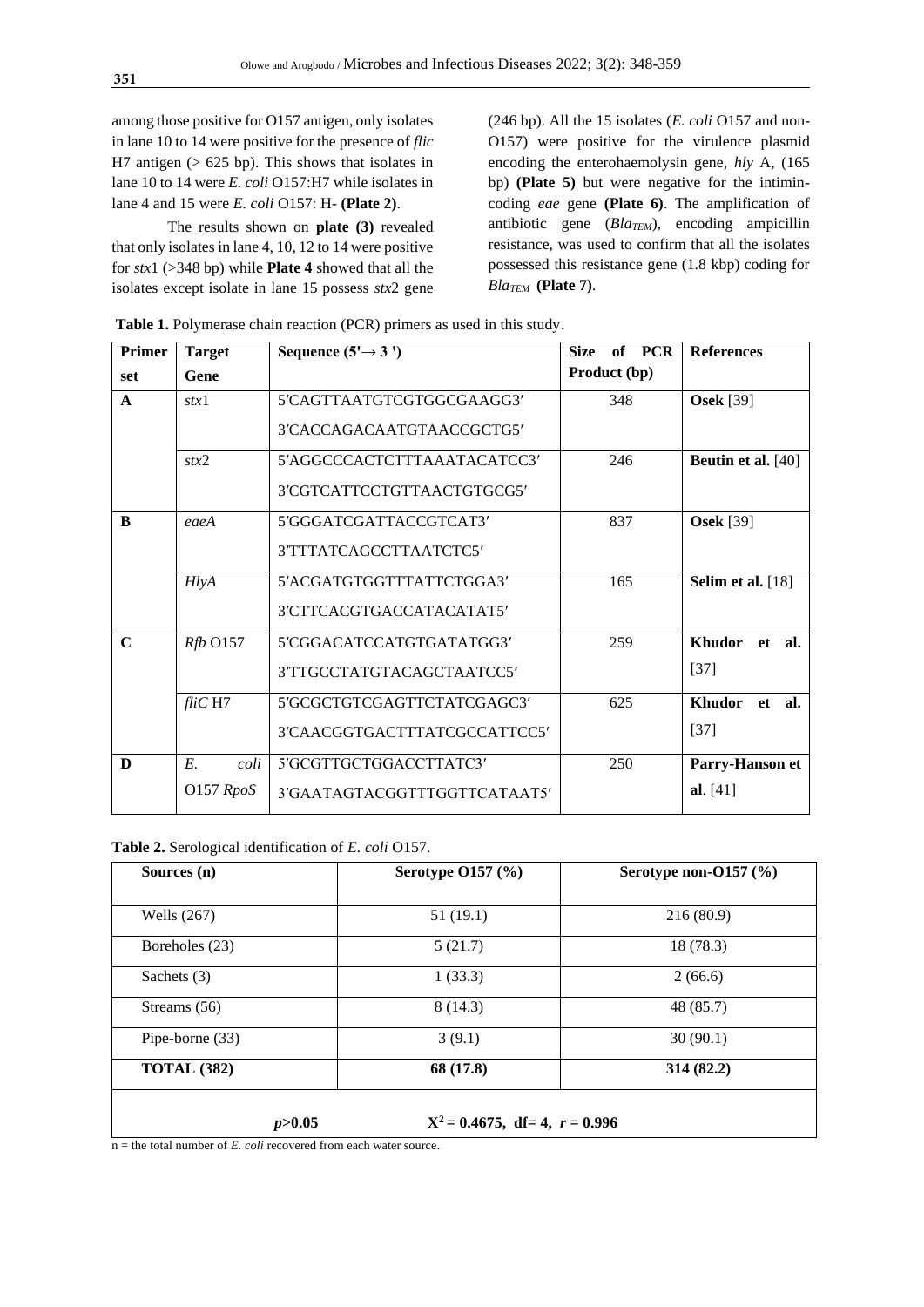| Lane           | <b>Isolates</b> | <b>Sources</b>   | <b>Genes Detection</b>   |                          |        |                          |                          |      |               |
|----------------|-----------------|------------------|--------------------------|--------------------------|--------|--------------------------|--------------------------|------|---------------|
|                |                 |                  | rfb<br>O157              | $\mathit{flic}$<br>H7    | Stx1   | Stx2                     | EaeA                     | hlyA | <b>BlaTEM</b> |
| $\mathbf{1}$   | S71             | Well             | $\overline{\phantom{a}}$ | $\blacksquare$           | ٠      | $+$                      | $\overline{\phantom{0}}$ | $+$  | $+$           |
| $\overline{2}$ | S177            | Stream           | $\overline{\phantom{a}}$ | -                        | -      | $+$                      | $\overline{\phantom{0}}$ | $+$  | $+$           |
| 3              | S31             | <b>Boreholes</b> | $\overline{\phantom{m}}$ | ۰                        | -      | $+$                      | ۰                        | $+$  | $+$           |
| $\overline{4}$ | S70             | Well             | $+$                      | ۰                        | $+$    | $+$                      | ۰                        | $+$  | $+$           |
| 5              | S89             | Well             | ٠                        | ۰                        | ۰      | $+$                      |                          | $+$  | $+$           |
| 6              | S152            | Well             | ٠                        | -                        | ۰      | $+$                      | -                        | $+$  | $^{+}$        |
| $\overline{7}$ | S202            | Pipe-borne       | $\overline{\phantom{a}}$ | ۰                        | ۰      | $+$                      | $\overline{\phantom{0}}$ | $+$  | $+$           |
| 8              | S34             | Pipe-borne       | ٠                        | $\overline{a}$           | ۰      | $+$                      | $\overline{\phantom{a}}$ | $+$  | $+$           |
| 9              | S33             | Borehole         | $\blacksquare$           | $\overline{a}$           | -      | $+$                      | $\overline{\phantom{a}}$ | $+$  |               |
| 10             | S3B             | Stream           | $+$                      | $+$                      | $+$    | $+$                      | $\overline{\phantom{a}}$ | $+$  | $+$           |
| 11             | S <sub>2</sub>  | Well             | $+$                      | $+$                      |        | $+$                      | $\blacksquare$           | $+$  | $+$           |
| 12             | S35             | Well             | $+$                      | $^{+}$                   | $^{+}$ | $^{+}$                   | $\overline{\phantom{0}}$ | $+$  | $^{+}$        |
| 13             | <b>S82R</b>     | Stream           | $+$                      | $+$                      | $+$    | $+$                      | $\overline{\phantom{0}}$ | $+$  | $+$           |
| 14             | S30             | Well             | $+$                      | $+$                      | $+$    | $^{+}$                   | $\overline{\phantom{0}}$ | $+$  | $+$           |
| 15             | S10             | Well             |                          | $\overline{\phantom{0}}$ | ۰      | $\overline{\phantom{0}}$ | -                        | $+$  |               |

**Table 3.** Detection of pathogenic, antibiotic resistant, and stress response genes with polymerase chain reaction (PCR) technique.

**Plate 1.** Gel electrophoresis for *rfb* O157.

### M 1 2 3 4 5 6 7 8 M 9 10 11 12 13 14 15



**Lane 1-8 (***E. coli* **non-O157), Lane 9-15 (***E. coli* **O157), Lane M (100bp DNA size marker)** Lane 9 (S33), Lane 10 (S3B), Lane 11 (S2), Lane 12 (S35), Lane 13 (S82R), Lane 14 (S30) and Lane 15 (S10) were positive for *rfb* O157 gene.



**Lane 1-8 (***E. coli* **non-O157), Lane 9-15 (***E. coli* **O157), Lane M (100bp DNA size marker)** Lane 10 (S3B), Lane 11 (S2), lane 12 (S35), Lane 13 (S82R) and lane 14 (S30) were positive for *flic* H7 gene.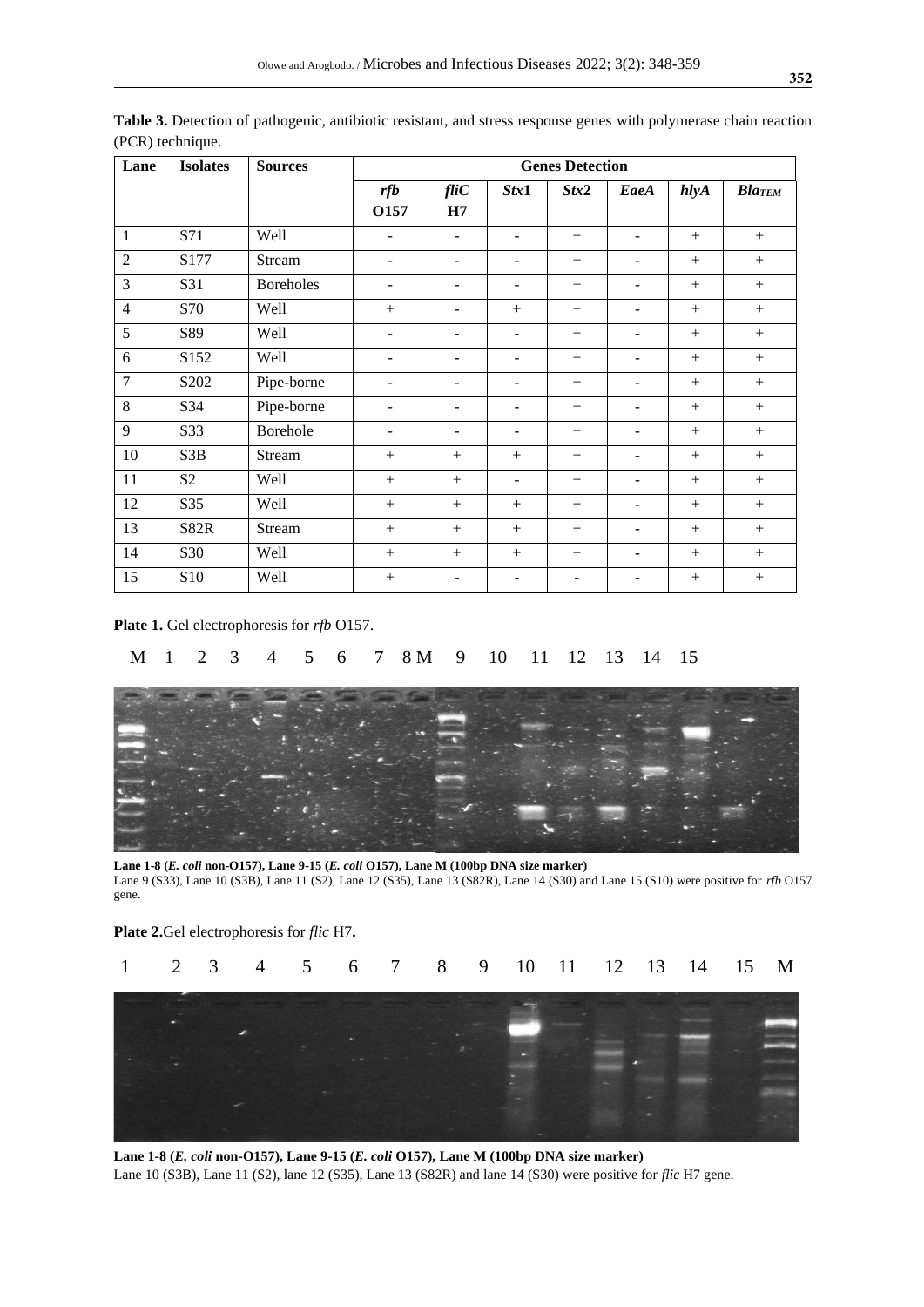1 2 3 4 5 6 7 8 9 10 11 12 13 14 15 M

**Lane 1-8 (***E. coli* **non-O157), Lane 9-15 (***E. coli* **O157), Lane M (100bp DNA size marker)** Lane 4 – (S70), Lane 10-(S3B), Lane 12 (S35), Lane 13 (S82R), Lane 14 (S30) and Lane 15 (S10) were positive for *stx*1 gene.

**Plate 4.** Gel electrophoresis for *stx*2 gene.

**Plate 3.** Gel electrophoresis for *stx*1**.**



**Lane 1-8 (***E. coli* **non-O157), Lane 9-15 (***E. coli* **O157), Lane M (100bp DNA size marker)** Lane 1 (S71), Lane 2 ((S177), Lane 3 (S31), Lane 4 (S70), Lane 5 (S89), Lane 6 (S152), Lane 7 (S202) from pipe-borne water sample), Lane 8 (S34), Lane 9 (S33), Lane 10(S3B), Lane 11 (S2), Lane 12 (S35), Lane 13 (S82R) and Lane 14 (S30) were positive for *Stx*2 gene.



 **Plate 5.**Gel electrophoresis for *hlyA* gene.

**Lane 1-8 (***E. coli* **non-O157), Lane 9-15 (***E. coli* **O157), Lane M (100bp DNA size marker).** All isolates in all the lanes were positive for *hlyA* gene.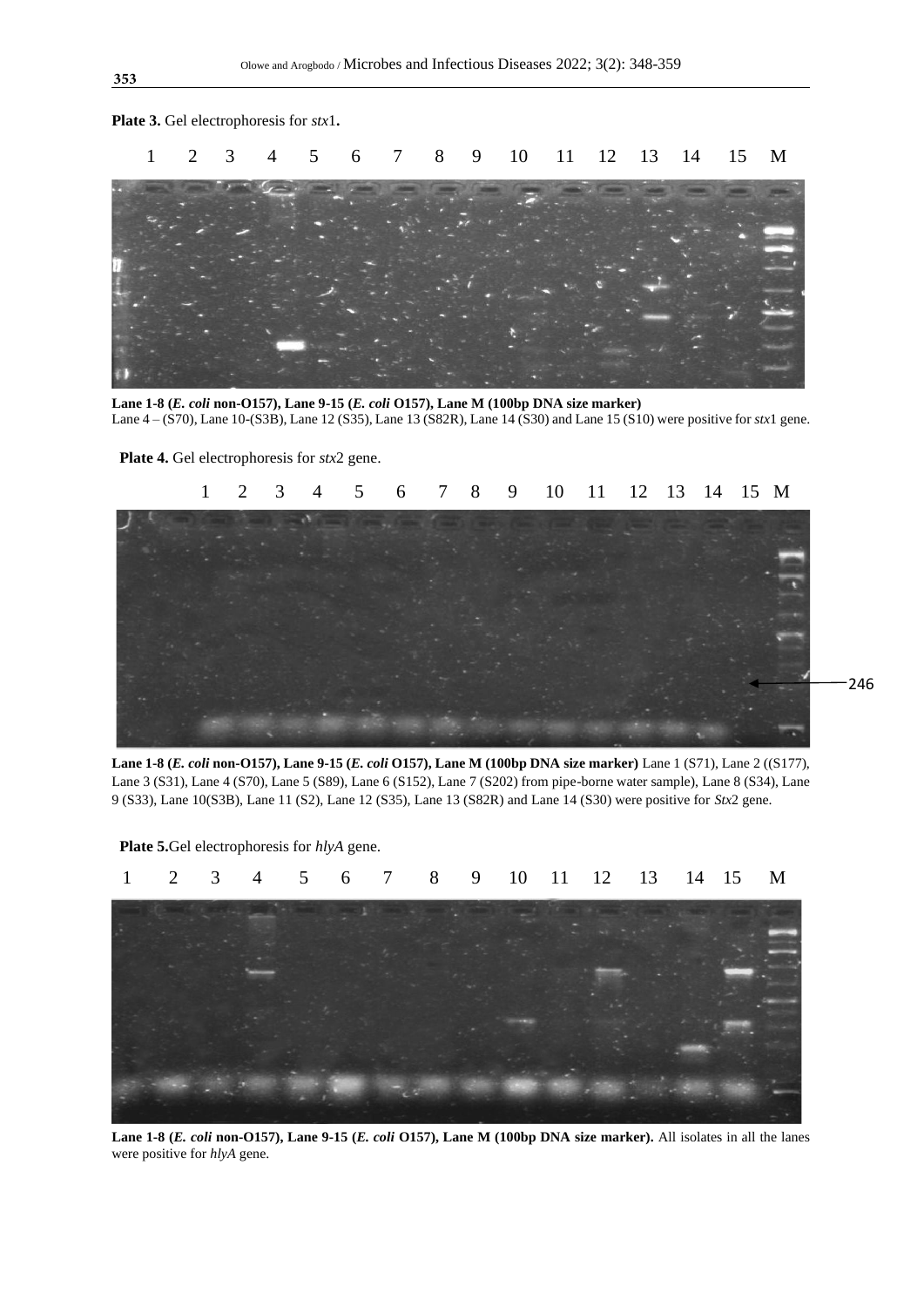

**Lane 1-8 (***E. coli* **non-O157), Lane 9-15 (***E. coli* **O157), Lane M (100bp DNA size marker).** Isolates in Lane 1-15 were negative for *eae* gene

**Plate 7**. Gel electrophoresis for *BlaTEM* gene.



**Lane 1-8 (***E. coli* **non-O157), Lane 9-15 (***E. coli* **O157), Lane M (100bp DNA size marker).** Isolates in Lane 1-15 were positive for *BlaTEM* gene.

#### **Discussion**

The serological identification of *E. coli*  O157 which was carried out by latex agglutination assay for O157 antigens have greatly facilitated the screening of STEC O157. This latex kit is accurate and easy to use in clinical laboratory setting. This method was used to eliminate other serotypes of pathogenic *E. coli* which have the cultural and biochemical characteristics [42]. The recovery of *E. coli* O157 from the drinking water sources was contrary to the findings by **Hamieh et al.** [43]. They did not recover any *E. coli* O157 from the water samples in Lebanon using the latex agglutination kit. The serologically identified isolates were considered presumptive *E. coli* O157 and were further confirmed using PCR technique. The PCR is a rapid technique with high specificity and sensitivity [44]. The applications of singleplex and multiplex PCR for detection of STEC have been reported [45]. The detection of *rfb*O157 and *flic*H7 genes in the selected *E. coli* isolated from the water samples are characteristics of STEC O157: H7 and this has been associated with water related outbreaks. This study corroborates with the study by **Hamner et al.** [46] and **Thenmozhi** [47], who documented that *E. coli* O157: H7 was isolated and identified from drinking water sources. STEC O157:H7 is mainly transmitted to humans by the consumption of contaminated food and water. From among the identified *E. coli* O157 in this study, two were found to be negative for *flic*H7 and thus were non-motile type of the pathotype [10]. In a similar study, **Osek and Gallein** [48] also reported that H7 negative strains have been identified and they represent a distinct clone within *E. coli* O157 serogroup. However, *E. coli* O157: H- shares several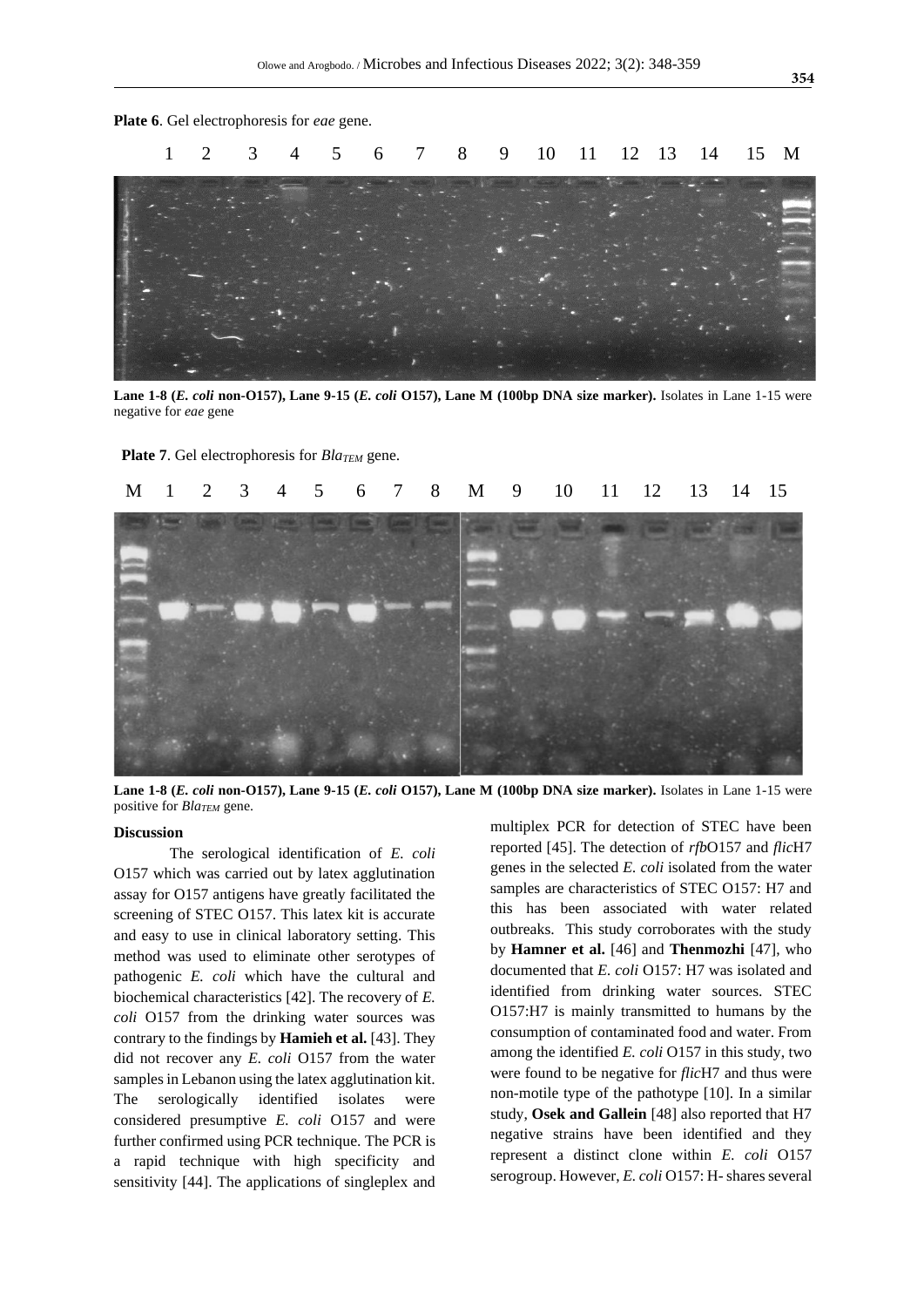virulence characteristics with other STEC of the O157: H7 serotype.

In this study, majority of the isolates possessed either stx1 or stx2 singly while few possessed both. It has been shown that human isolates of *E. coli* O157: H7 that have stx1 and stx2 and those with only stx2 are very common but isolates having only stx1 are uncommon [49].

According to **Brooks et al.** [50], human illnesses have been aggravated due to combinations of virulence factors in genes. It was found that all the isolates were negative for *eaeA* gene but positive for *hlyA*. This finding is similar to the study by **Sajida** [51] who also recorded that all the isolates in his study were negative for *eaeA* gene but possessed the *hlyA* gene. Although *eaeA* carrying STEC strains are frequently associated with severe infection, outbreaks of HUS by *eaeA* negative STEC strains have been reported by **Paton and Paton** [52]. All the isolates screened for the  $\beta$ -lactam (*Bla<sub>TEM</sub>*) resistance gene were positive. This finding shows the distribution of antibiotic resistance genes which can possibly be carried on *E. coli* plasmid. Resistance genes are often associated with integrons or mobile DNA elements such as plasmids and transposons that facilitate the spread of resistance genes [53]. More often, there is a linkage between many of these resistance genes on mobile elements and the distribution of antibiotic resistant bacteria in the environment [54]. Reports have indicated that the resistance genes currently present in human or animal associated microbiota are found in environment without antibiotic pollution [55,56]. This strongly supports the fact that resistant genes can persist and spread in the environment via horizontal gene transfer, thus increasing the chances of pathogens acquiring resistance.

The presence of *rpoS* gene in majority of the isolates screened suggested their ability to withstand environmental stress. This is in concordance with the study by **Parry-Hanson et al.** [43] who reported rpoS gene expression in acidadapted *E. coli* O157:H7 during lactoperoxidase and lactic acid challenge in tryptone soy broth. *RpoS* is the primary sigma factor for global regulation of genes associated with environmental stresses [57]. Bacterial cells exposed to a large variety of harmful agents respond by increasing the cellular concentration of a stress sigma factor which replaces the house keeping sigma factor on the RNA polymerase enzyme, thereby changing its regulatory properties [57]. Since these isolates with virulence

and resistance genes are recovered from water environment, further studies can be carried out to know the effect of different water treatments on these genes in the isolates.

#### **Conclusion**

The molecular studies carried out on selected environmental isolates (*E. coli* O157 and non-O157) revealed the presence of one or more virulence and antibiotic resistance genes. This therefore signifies that water sources contaminated with substances laden with these organisms is of high health risk to the consumer. This is because the virulence and resistance genes have more significant relation to human diseases. Also, the long survival of *E. coli* O157 in the environment and its low infectious dose are contributing factors to occurrences of water and food borne diseases which occurs as a result of consumption of water contaminated with these organisms. Moreover, these genes could be transferred horizontally in the environment to non-pathogenic bacteria leading to growing problem of clinical therapy.

#### **Acknowledgements**

The Management of Science Laboratory Technology Department, Federal Polytechnic, Ado-Ekiti, Nigeria is appreciated for the permission granted to carry out this work in their research laboratory.

**Funding:** None declared

**Competing interests:** There are no competing interests to declare.

#### **References**

- 1-**Sanchez S, Sanchez DS, Martinez R, Lorente MT, Herrera-Leon S, Vidal D.** The new allelic variant of the subtilase cytotoxin (sub AB2) is common among Shiga toxin producing *Escherichia coli* strains from large animals and their meat and meat products. Veterinary Microbiology 2013; 166: 645-649.
- 2-**Rompre A, Servais P, Baudart J, deRoubin M, Laurent P.** Detection and enumeration of coliforms in drinking water: current methods and emerging approaches. Journal of Microbiology Methods 2002; 49: 31-54.
- 3-**Juhna T, Birzniece D, Larsson S, Zulenkovs D, Sharipo A, Azevedo NF, et al.** Detection of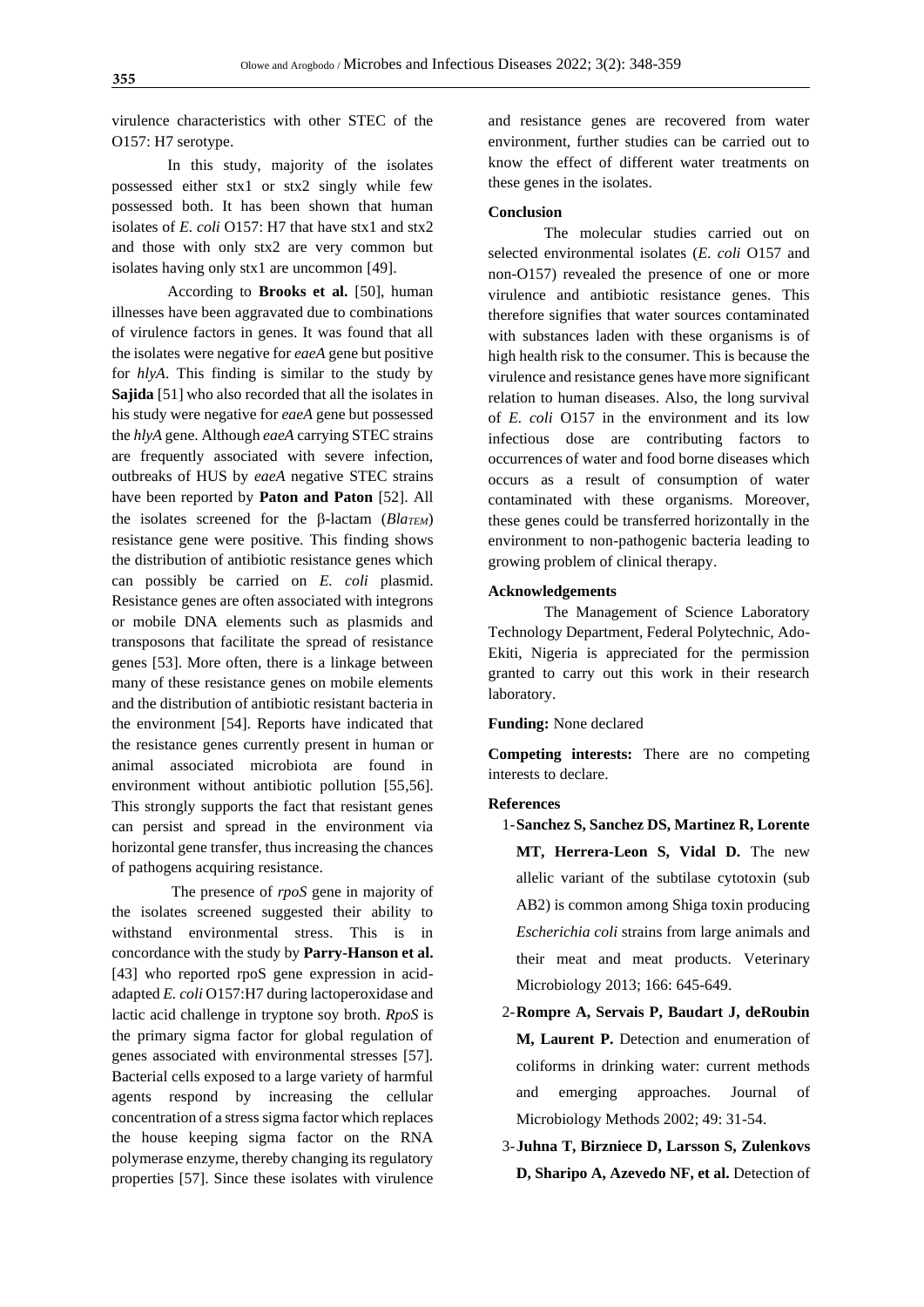*Escherichia coli* in biofilms from pipe samples and coupons in drinking water distribution networks. Applied Environmental Microbiology 2007; 73: 7456-7464.

- 4-**Food Safety Authority of Ireland.** *The consumption of bottled water containing certain bacteria or group of bacteria and the implications for public health* 2009*.* Report of the Scientific Committee of Food Safety Authority of Ireland.
- 5-**Mull B, Hill VR.** Recovery and detection of *E. coli* O157: H7 in surface water, using ultrafiltration and real time PCR. Applied and Environmental Microbiology 2009; 75 (11): 3593-3597.
- 6-**Jokinen CC, Schreier H, Mauro W, Taboada E, Isaac-Renton J L, Topp E.** *et al.* The occurrence and sources of *Campylobacter* spp., *Salmonella enterica*, and *Escherichia coli* O157:H7 in the Salmon River, British Columbia. Canadian Journal of Water Health 2010; 8: 374-386.
- 7-**Mezule L, Larsson S, Juhna T.** Application of DVC-FISH method in tracking *Escherichia coli* in drinking water distribution networks. Drinking Water Engineering and Science 2013; 6: 25-31.
- 8-**Ajayi AO, Oluyege AO, Olowe OA, Famurewa O.** Antibiotic resistance among commensal *Escherichia coli* isolated from faeces of cattle in Ado-Ekiti, Nigeria. Journal of Animal and Veterinary Advances 2011; 10(2): 174–179.
- 9-**Eriksson E.** Verotoxinogenic *Escherichia coli* O157:H7 in Swedish cattle and pigs. Doctoral Thesis, 2010. Swedish University of Agricultural Science, Uppsala.
- 10-**Khan AB, Naim A.** Virulence traits of Shiga toxin producing *Escherichia coli.* The Health 2011; 2(4): 19-129.
- 11-**Azevedo M, Sousa A, Sousa JM, Thompson**  JA, Proenca JT, Gordo I. Trade-off of *E. coli* adaptation to an intracellular lifestyle in macrophages. PLos ONE 2016; 11 (1): e0146123
- 12-**Ronsengren LB, Waldner, CL, Reid SRJ.** Association between antimicrobial resistance phenotypes, antimicrobial resistance genes and virulence genes of faecal E. coli isolates of healthy grown finish pigs. Applied Environmental Microbiology 2009; 75: 1373- 1380.
- 13-**Glyes CL.** Shiga toxin-producing *Escherichia coli*: An overview. Journal of Animal Science 2007; M85: E45-62.
- 14-**Mody R, O'Reilly CE.** Infectious diseases related to travel. Centre for Disease Control and Prevention 2016; [www.cdc.gov/e.coli](http://www.cdc.gov/e.coli)
- 15-**Masoumeh N, Abdollah K, Mohammed R, Fatemeh F, Raheleh R A, Mohammed AM, et al.** Study on prevalence of verotoxigenic *E. coli* isolated from urinary tract infections in an Iranian children hospital. Open Microbiology Journal 2012; 6: 1-4.
- 16-**Law D.** Virulence factors of Escherichia coli O157 and other Shiga toxin-producing *E. coli.* J Appl Microbiol 2000; 88:729–745
- 17-**Maldonado Y, Fiser JC, Nakatsu CH, Bhunia AK.** Cytotoxicity Potential and Genotypic Characterization of *Escherichia coli* isolates from Environmental and Food Sources. Appl Environ Microbiol 2005*;* 71(4): 1890- 1898.
- 18-**Selim SA, Ahmed SF, Aziz MHA, Zakaria**  AM, Klena JD, Pangallo D. Prevalence and characterization of Shiga-toxin O157:H7 and Non-O157:H7 Enterohemorrhagic *Escherichia coli* isolated from different sources. Biotechnology and Biotechnological Equipment 2015; 27(3): 3834-3842.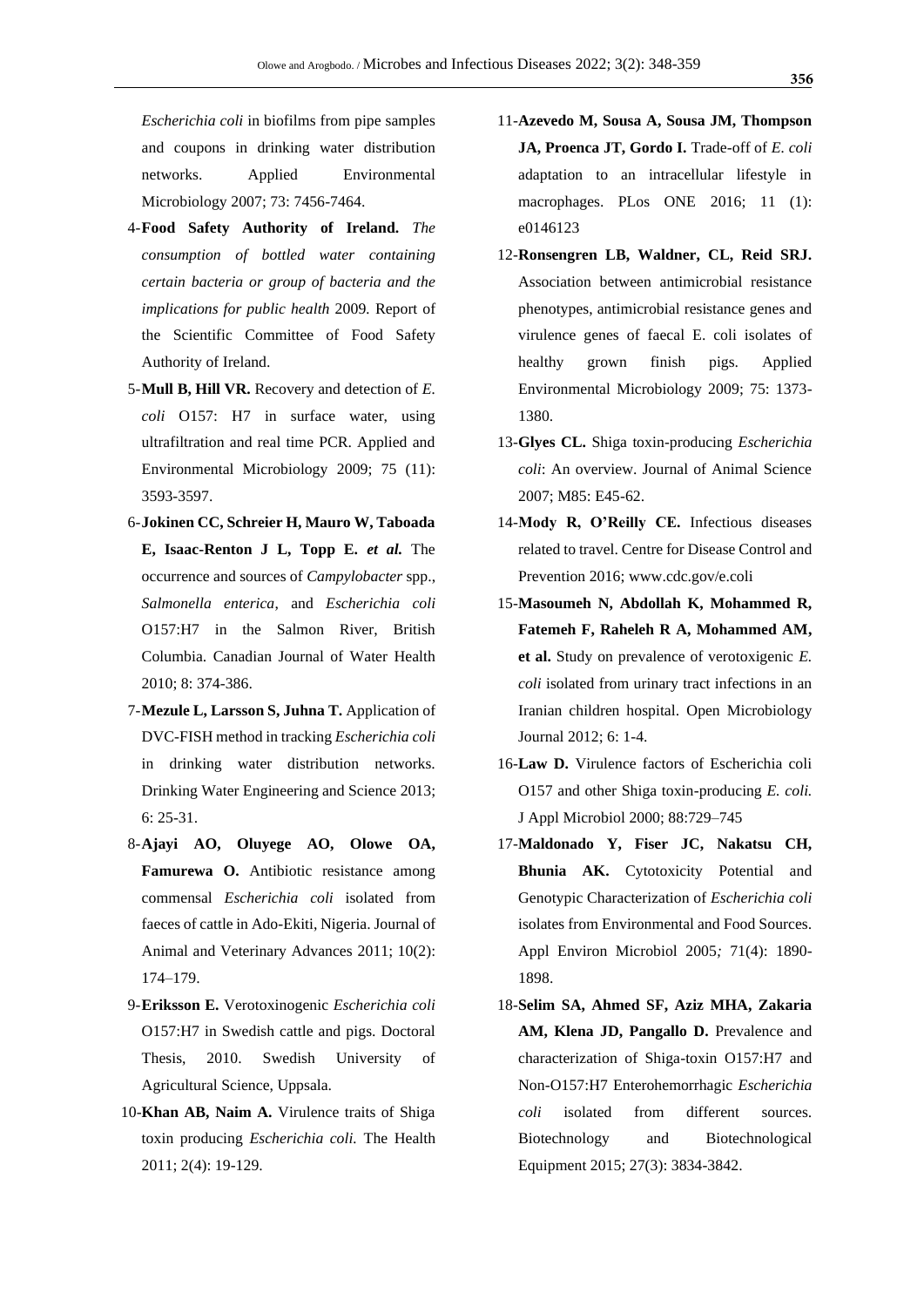- 19-**Saxena KL, Sewak R.** Livestock waste and its impact on human health. International Journal of Agricultural Sciences 2016; 6(7): 1084- 1099.
- 20-**Harry HL.** Measuring *E. coli* gene expression during human urinary tract infections. MDPI Pathogens 2016; 5(7): 1-9.
- 21-**World Health Organization (WHO).** Guidelines for drinking water quality. Health criteria and other supporting information. International Prog. Chem. Safety 1996; 2: 973.
- 22-**Atif AP, Bushra BP, Vikram M.** High prevalence of multiple-drug resistant *Escherichia coli* in drinking water samples from Hyberabad. Gomal Journal of Medical Sources 2010; 8(1): 23-26.
- 23-**Kolpin DW, Furlong ET, Meyer MT, Thurman EM, Zaugg SD, Barber LBB, et al***.* Pharmaceuticals, hormones, and other organic wastewater contaminants in US streams, 1999- 2000: A National Reconnaissance. Environmental Sciences and Technology 2002; 36: 1202-1211.
- 24-**Calamari D, Zuccato E, Castiglioni S, Bagnati R, Fanelli R.** Strategic survey of therapeutic drugs in the rivers Po and Lambro in Northern Italy. Environmental Science and Technology 2003; 37: 1241-1248.
- 25-**Costanzo SD, Murby J, Bates J.** Ecosystem response to antibiotics entering the aquatic environment. Marine Pollution Bulletin 2005; 51: 218-223.
- 26-**Batt AL, Bruce IB, Aga DS**. Evaluating the vulnerability of surface waters to antibiotic contamination from varying wastewater treatment plant discharges. Environmental Pollution 2006; 142: 295-302.
- 27-**Manaina CM, Vaz-Moreira I, Nunes OC.** *Antibiotic resistance in waste water and surface water and human health implications.* The

Handbook of Environmental Chemistry 2012; 173-212.

- 28-**Singh DV.** Emergence and dissemination of antibiotic resistance: A global problem. Indian Journal of Microbiology 2012; 30(4): 384-390.
- 29-**Turnidge J.** Antibiotic use in animals' prejudices, perceptions and realities, Journal of Antimicrobial Chemotherapy 2004; 53: 26-27.
- 30-**Sayah RS, Kaneene JB, Johnson Y, Miller R.** Patterns of antimicrobial resistance observed in *Escherichia coli* isolates obtained from domestic and wild animal faecal samples, human septage, and surface water. Applied Environmental Microbiology 2005; 71: 1394 - 1404.
- 31-**Swedish Veterinary Antimicrobial Resistance Monitoring (SVARM)**. The National Veterinary Institute (SVA) 2006, Uppsala, Sweden. pp. 23-24.
- 32-**Sandra G, Fiona B, Paul H, Dearbnaile V.** Enumeration and characterization of antimicrobial-resistant *Escherichia coli* bacteria in effluent from municipal, hospital and secondary treatment facility sources. American Society for Microbiology 2010; 76(4): 4772- 4779.
- 33-**Bodoczi FA.** Antimicrobial Susceptibility of *E. coli* isolated from Aries River (Romanian). Tom 2011; 18(1): 34-38.
- 34-**Kawane RS.** Studies on antibiotics and heavy metal resistance profiling of *Escherichia coli*  from drinking water and clinical specimens, Bioscience Discovery 2012; 3(3): 292-295.
- 35-**Bahiru AA, Emire SA, Ayele AK.** The prevalence of antibiotic resistant *E. coli* isolates from faecal and water sources, Academia Journal of Microbiology Research 2013; 1(1):1- 10.
- 36-**Sharma VK, Yu X, McDonald TJ, Jinadatha C, Dionysiou DD, Feng M.** Elimination of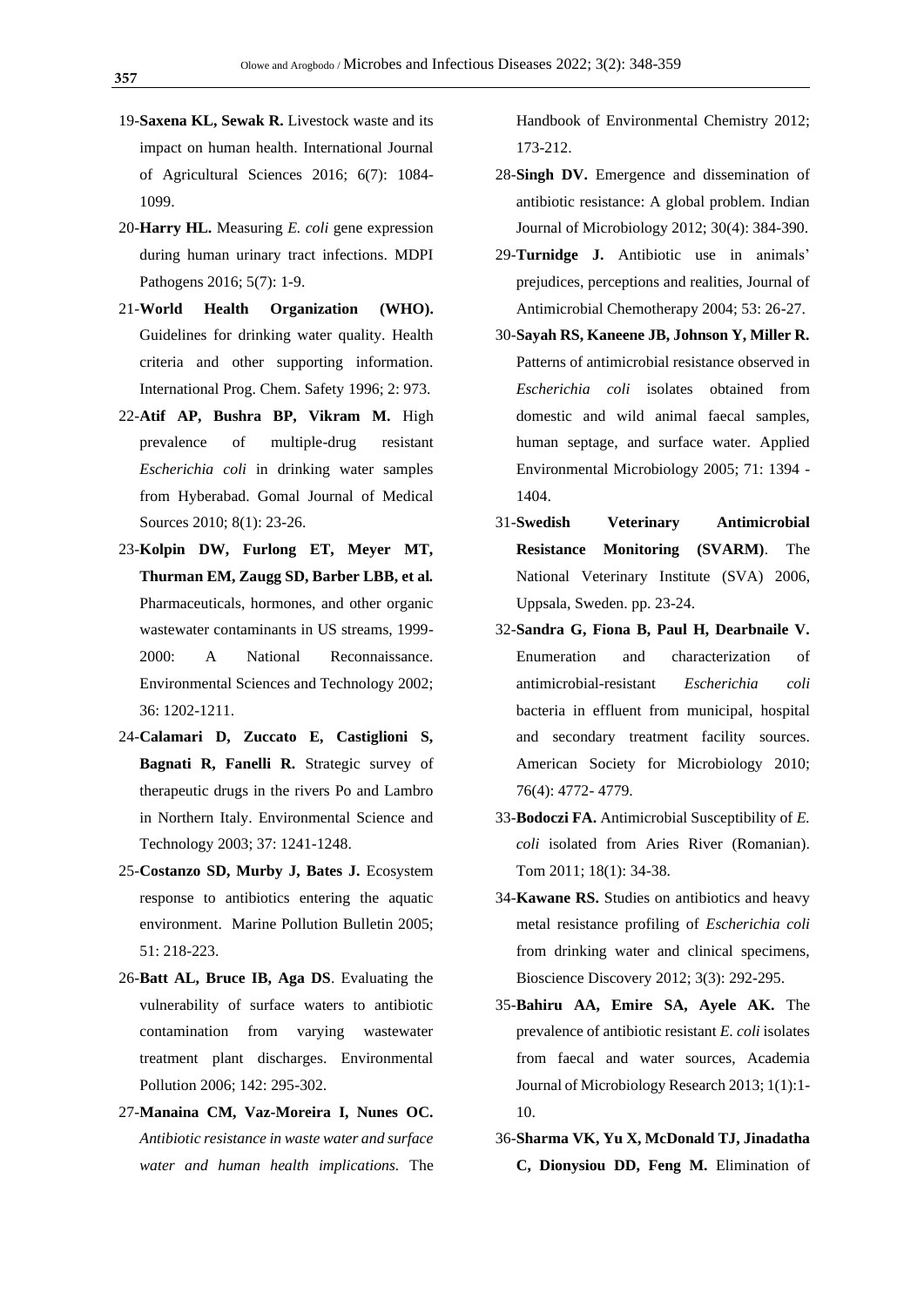antibiotic resistance genes and control of horizontal transfer risk by UV-based treatment of drinking water: A mini review. [Frontiers of](https://link.springer.com/journal/11783)  [Environmental Science & Engineering](https://link.springer.com/journal/11783) 2019; 13:37

- 37-**Khudor MH, Issa AH, Jassim FL.** Detection of *rfbO157* and *fliCH7* Genes in *Escherichia coli* isolated from human and sheep in Basrah Province. Raf. Journal of Science 2012; 23(1): 19-33.
- 38-**Akinyemi AA, Oyelakin OO.** Molecular characterization of bacteria isolates from farmraised catfish *Clarias gariepinus* (Burchell, 1822). British Microbiology Research Journal 2014; 4(12): 1345-1352.
- 39-**Osek.** Real-Time Application Development with OSEK. A review of the OSEK Standard by Peter, H. Feiler. Technical Note CMU/SEI-2003-TN-004. Copyright 2003 by Carnegie Mellon University. Pp  $1 - 48$ .
- 40-**Beutin L, Miko A, Krause G, Pries K, Haby S, Steege K, et al.** Identification of humanpathogenic strains of shiga toxin-producing *Escherichia coli* from food by a combination of serotyping and molecular typing of shiga toxin genes. Appl Environ Microbiology 2010; 73(15): 4769 – 4775.
- 41-**Parry-Hansona AA, Joosteb P, Buysa EM.** Relative gene expression in acid-adapted *Escherichia coli* O157:H7 during lactoperoxidase and lactic acid challenge in tryptone soy broth. Microbiological Research 2010; 165: 546-556.
- 42-**Growther L, Andrew NS.** Diagnostic Methods for Shiga Toxin-Producing *E. coli.* Indian Journal of Fundamental and Applied Life Science 2011; 1(3): 337-342.
- 43-**Hamieh A, Olama Z, Khawaja G, Holail H.** Bacterial diversity and biofilm formation in drinking water distribution system in Lebanon*.*

International Journal of Current Microbiology and Applied Science 2015; 4(5): 976-990.

- 44-**Agarwal M, Tomar SR, Jyoti, A.** Detection of waterborne pathogenic bacteria: where molecular methods rule. International Journal of Multidisciplinary and Current Research 2014; 2: 351-358.
- 45-**Lothigius A, Janzon A, Begum Y, Sjoling A, Qadri F, Svennerholm AM, et al***.* Enterotoxigenic *Escherichia coli* is detectable in water samples from an endemic area by realtime PCR. Journal of Applied Microbiology 2008; 104(4): 1121 – 1136.
- 46-**Hamner S, Broadaway SC, Mishra VB, Tripathi A, Mishra RK, Pulcini E, et al.** Isolation of potentially pathogenic *Escherichia coli* O157:H7 from the Ganges River. Applied Environmental Microbiology 2007; 73: 2369- 2372.
- 47-**Thenmozhi M.** Isolation of potentially pathogenic *Escherichia coli* O157: H7 from drinking water sources. International Journal of Pharmaceutical and Bio-science 2010; 1(4): 84- 86.
- 48-**Osek J, Gallein P.** Molecular analysis of *Escherichia coli* O157 strains isolated from cattle and pigs by the use of PCR and pulsedfield gel electrophoresis methods. Veterinary Med-Czech 2002; 47: 149– 158
- 49-**Wickham ME, Lupp C, Mascarenhas M, Vazquez A, Coombes BK, Brown NF, et al.** Bacterial genetic determinants of non-O157 STEC outbreaks and hemolytic-uremic syndrome after infection. Journal of Infectious Diseases 2006; 194(6): 819-27.
- 50-**Brooks JT, Sowers EG, Wells JG, Greene K D, Griffin PM, et al***.* Non-O157 Shiga toxinproducing *Escherichia coli* infections in the United States, 1983-2002. Journal of Infectious Emerging Diseases 2005; 192 (8): 1422-1429.